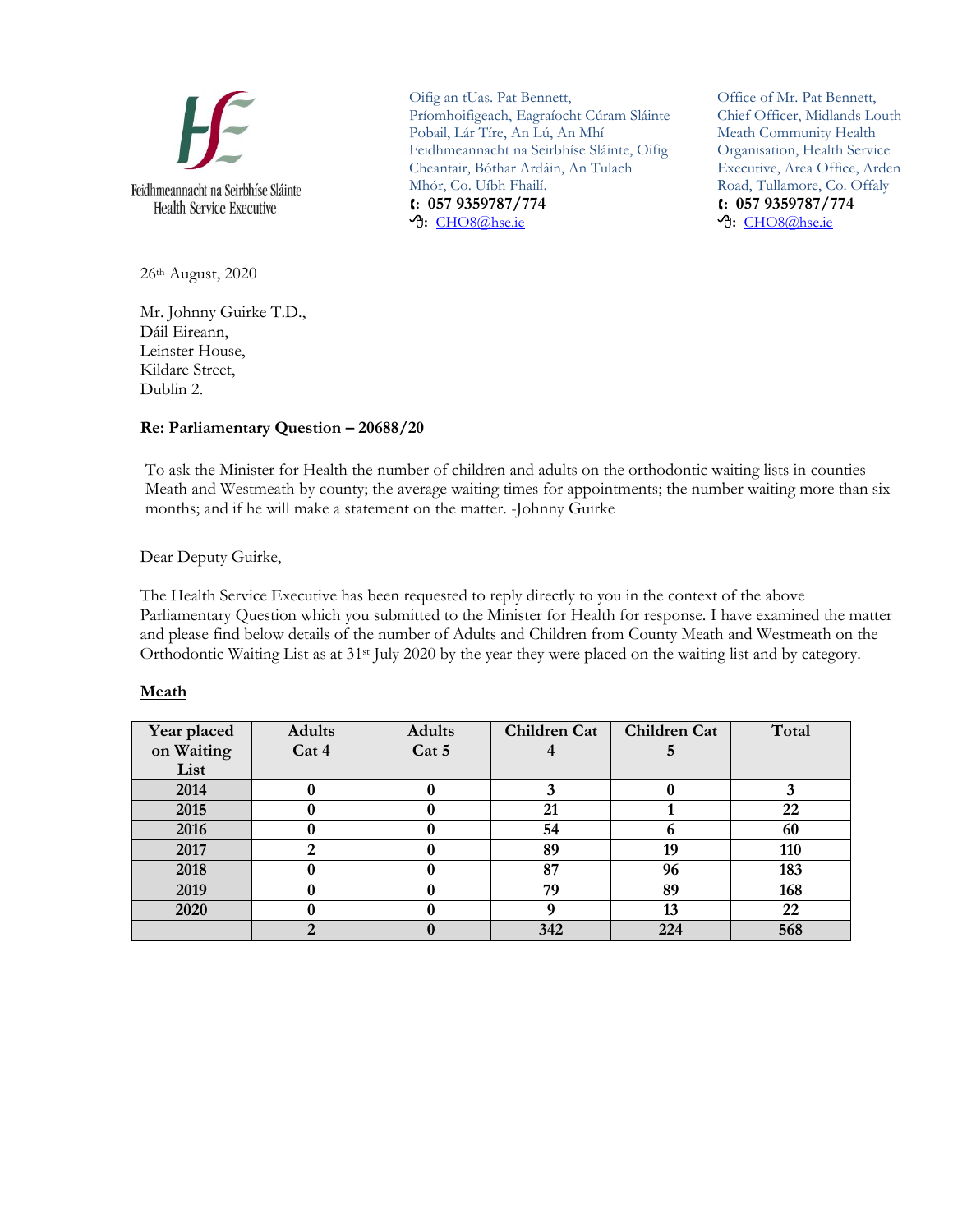# **Westmeath**

| Year placed | <b>Adults</b> | <b>Adults</b> | <b>Children Cat</b> | <b>Children Cat</b> | Total |
|-------------|---------------|---------------|---------------------|---------------------|-------|
| on Waiting  | Cat 4         | Cat 5         | 4                   | 5                   |       |
| List        |               |               |                     |                     |       |
|             |               |               |                     |                     |       |
| 2010        | 6             | $\bf{0}$      | $\bf{0}$            | $\boldsymbol{0}$    | 6     |
| 2011        | 21            | 0             | $\bf{0}$            | 0                   | 21    |
| 2012        | 16            | 0             | $\bf{0}$            | $\bf{0}$            | 16    |
| 2013        | 43            |               | $\mathbf{2}$        | 2                   | 48    |
| 2014        | 43            | 0             | 8                   | 1                   | 52    |
| 2015        | 60            | 3             | 21                  | 9                   | 93    |
| 2016        | 4             |               | 4                   | 18                  | 27    |
| 2017        | 3             | $\bf{0}$      | 60                  | 22                  | 85    |
| 2018        | 2             | $\bf{0}$      | 58                  | 45                  | 105   |
| 2019        | $\mathbf 1$   | 0             | 64                  | 85                  | 150   |
| 2020        | $\bf{0}$      | $\bf{0}$      | 15                  | 27                  | 42    |
|             | 199           | 5             | 232                 | 209                 | 645   |

# **Meath**

There are currently **568** people on the orthodontic waiting list from Co Meath, **2** are 18 years of age or over and **566** are under 18 as at 31<sup>st</sup> July 2020. All of the above are waiting more than six months. Due to the current Covid-19 pandemic, normal services ceased mid-March 2020 and both clinical and administrative staff were redeployed to the community Covid-19 testing centres. Since then, only patients experiencing problems with their orthodontic appliance have been seen in emergency clinics.

The orthodontic waiting list is prioritised based on clinical need alone. Category 5 cases are considered to have a high clinical need and are prioritised for treatment. Category 4 cases are not considered to have a high clinical need and therefore have a longer waiting time for treatment. Unfortunately due to the current situation it is not possible to give average waiting times.

## **Westmeath**

There are currently **645** persons on the waiting list from Co.Westmeath, **204** are over 18 and **441** are under 18 as at 31st July 2020. All of the above are waiting more than six months due to the current Covid-19 situation as normal services ceased in early March 2020. Since then only person who are in active treatment have been seen in Emergency Clinics.

The above table also illustrates the length of time that persons have ben waiting i.ie 6 persons on the waiting list since 2010, 21 since 2011 etc.

There is one Orthodontic waiting list for persons in the Midlands covering the four counties of Laois, Offaly, Westmeath and Longford. Person on the waiting list are prioritised on the basis of their clinical need. Persons in Category 5 are considered to have a high clinical need and are prioritised for services. Person in Category 4 are not considered to have a high clinical need and generally will have a longer wait for services. This is due to the long standing deficit between the demand for services and the availability of trained staff. In the interim persons in Category 4 may qualify for services within the EU cross border directive the details of which can be found on [www.hse.ie/crossborderdirective](http://www.hse.ie/crossborderdirective) or by telephone 056 7784546. Many persons from Westmeath have availed of this initiative.